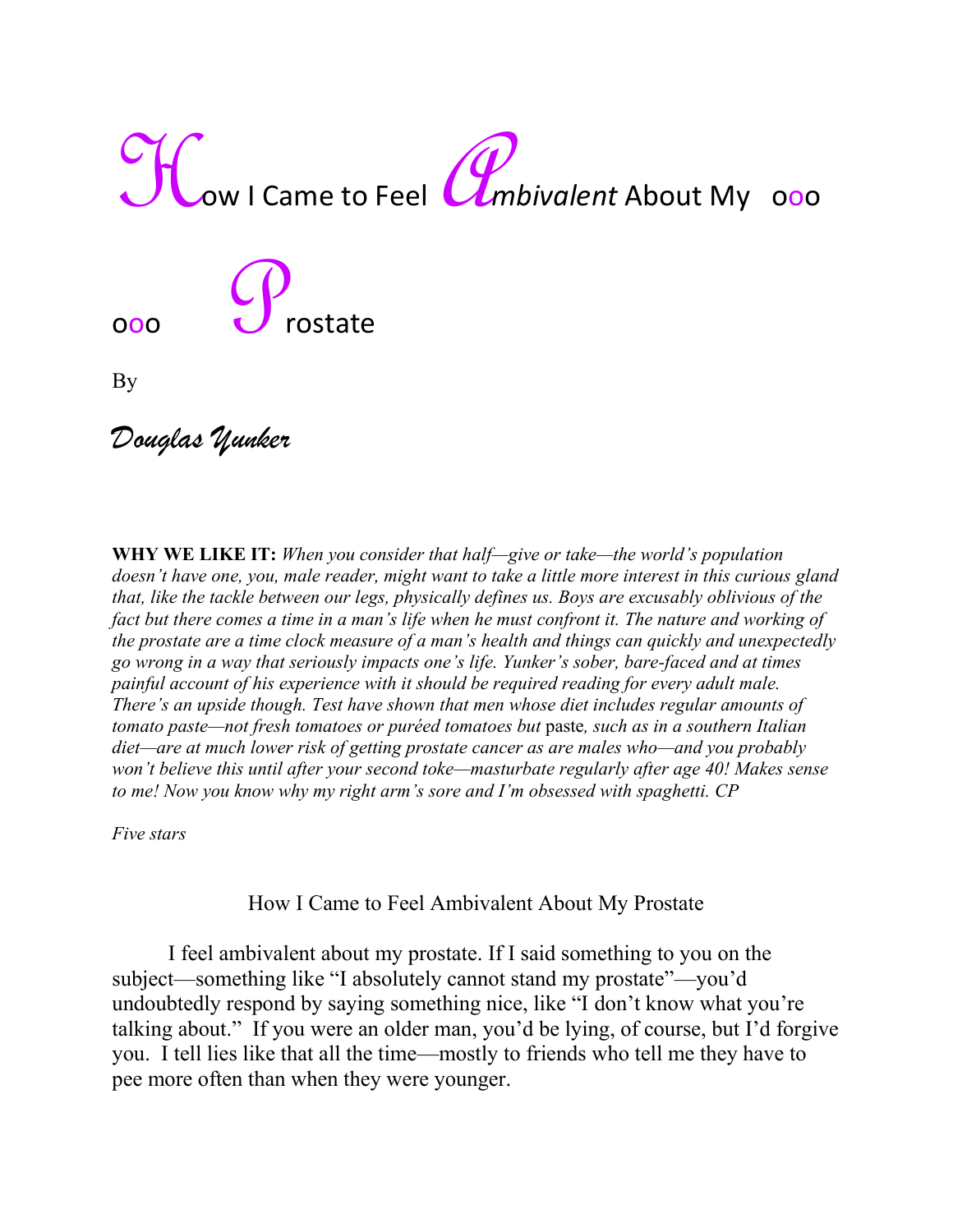Benign Prostatic Hyperplasia (BPH) a simple enlarging of the prostate can sometimes squeeze or partly block the urethra. My experience is that when I bring up the subject of my prostate most people say, "I don't know what you're talking about"—code for I know what you mean but if you think you're going to trap me into engaging on this subject, you're crazy." It's dangerous to engage on such subjects, and we all know it.

When I get together with friends at St. Luke's Men's Breakfast, it's sort of funny and its sort of sad, because none of us lies about how old he is. We all look and feel pretty good for our age, except for our ambivalence about our prostates. My urologist tells me that a prostate now needs to be checked at age forty, no getting around it. Apparently, the prostate is a dead giveaway about a man's age and maybe his health. Farmer thump or 'plug' watermelons to test for their maturity. Urologists use similar techniques.

Once in a while I read an article about aging, and whoever's writing it says it's great to be old. It's great to be wise and sage and mellow, it's great to be at the point where you understand just what matters in life. I can't stand people who say things like this. What can they be thinking? Don't they have prostates? Aren't they tired of the annual check-ups? One of my biggest regrets—bigger even than my worst romantic catastrophe—is that I didn't spend my earlier years appreciating my prostate. It never crossed my mind that I would be nostalgic about a part of my body that I took completely for granted. Of course, it's true that now that I'm older, I'm wise and sage and mellow. And it's also true that I honestly do understand just what matters in life. But guess what? It's my prostate.

The prostate is located below the bladder. It produces some of the fluid in semen and is crucial to a man's sex life. They say prostate fluid nourishes and protects sperm during intercourse and forms the bulk of ejaculate volume. Who knew? When young I woke in the night thinking I had peed the bed. Lying there worried, sticky, then smiling, my dad's Birds & Bees talk finally made sense. Suddenly I knew I was a man.

After attempting to hide the new found evidence of some kind of maturity, I began to notice more hair—underarm, pubic, facial—fuzz really, but easily seen in the bright bathroom mirror. I have recollections of erections, unrelated to the need to pee. Fantasy excursions into the wide, wide world of masturbation. Perhaps a girl in class; for me she was an older woman. Elizabeth Taylor was only ten years older than me and already a star, pictured on the cover of *T.V. Radio Mirror* in the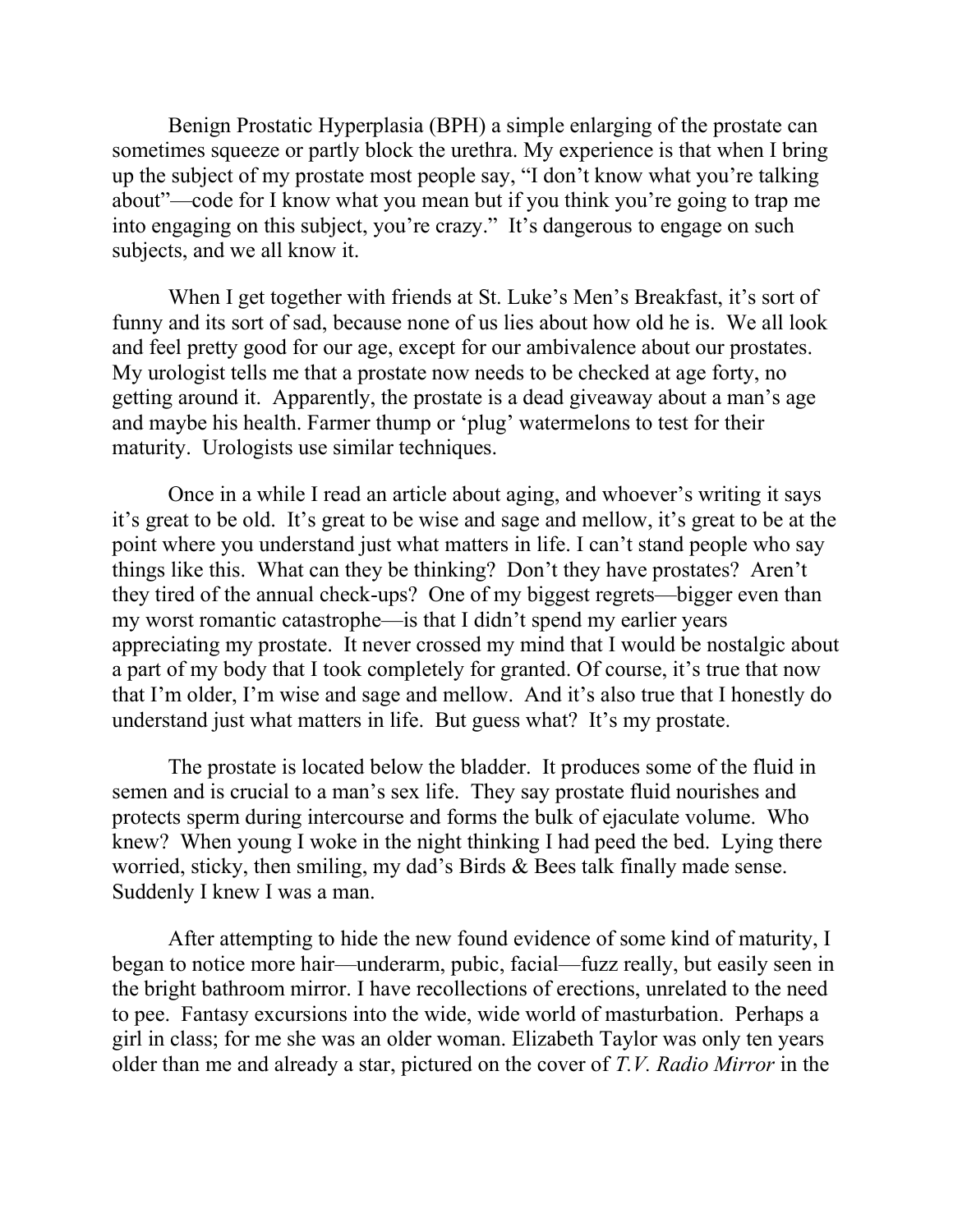magazine rack at my Uncle Mel's grocery store. She remained my go-to gal right up till my first marriage, and sometimes after that.

Those were the days of frustration, anxiety, release, and going the distance. The seventh-grade boy's Hygiene Class taught us everything we needed to know, though we acted as if we could care less and none of the information was relevant. In addition to jerking off so often that the prostate ran out of fluid, I could pee up a fence further than my buddies. Sometimes, when standing on the pier jutting out into South Twin Lake, the contest would turn to distance. Having a strong prostate, sufficient urine, and getting an accurate arc made all the difference.

Secondary school, university, and soon thereafter are supposed to be the salad days of the prostate. Recent medical research suggests all men should eat fewer Big Macs and more salad to keep a happy, healthy prostate. It was during these years that my prostate ambivalence sprouted. Prostatitis! Bacteria invasions on several fronts—for example, chlamydial-laden short-term relationships. These and other embarrassments: a.) over-the-counter cold medicines caused constipation and prostate fluid oozing, b.) anal sex with a girl who wanted to maintain her virginity, c.) sex in an infested Mexican swimming pool. It was the United States Peace Corps Doctor who led me through the landmines of unprotected sex, providing antibiotics and strong advice.

Once clean, sober, married, and soon afterward, a father, my interest in all things prostatic diminished. I was lulled into the comfort of hearth and home. Busy as a professor, going for tenure, my only urologist visit, at age 43, was to appease my spouse's urging that I have a vasectomy. Assured that brief snips would not harm my prostate and that I could drive myself home, I hobbled to the car, glad for the automatic transmission. My wife smiled appreciatively as I lay in the marriage bed manipulating the bag of frozen peas on all the right places.

I was required to have a full physical by the U.S. Department of Labor's insurance carrier. I'd checked in with my primary care Doc for the recommended physical and shots before traveling to Eastern Europe to work. After all the preliminary checks, he said, "stand and drop your pants, your shorts too. Now cough, cough again. Turn around and put your forearms on the table, spread 'em. Relax. You need only be nervous if you feel both my hands on your back!" After unclenching, I learned that the little walnut was well, but once again the prostate was brought, briefly, to the center of my attention.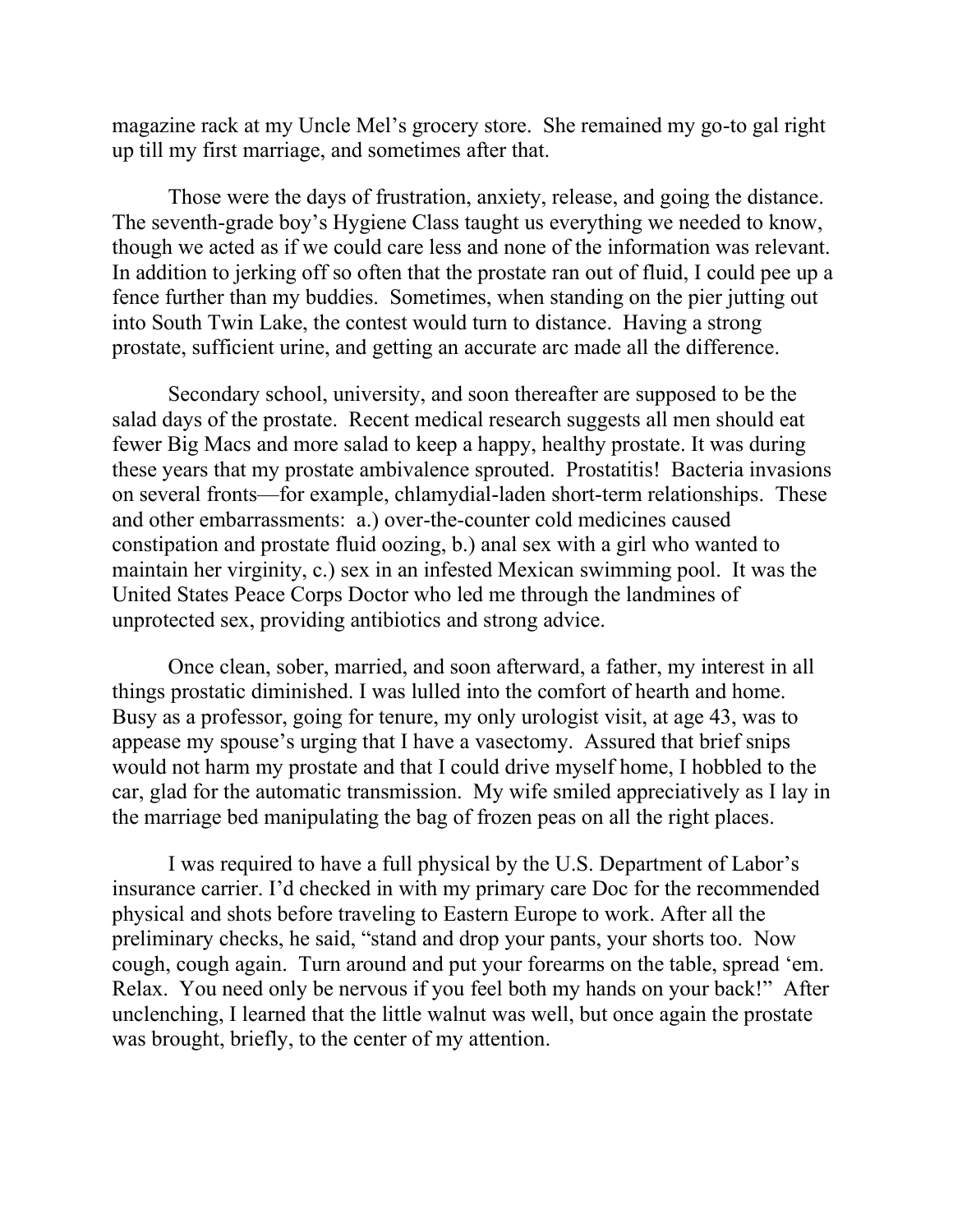As my going and coming from various countries continued, I seemed to return home with some kind of flu or cold, including the need for a visit to the Doc who found the walnut had become a little asymmetrical. A blood draw was made to test for Prostate-Specific Antigens, a screening test for prostate cancer. Cancer! My ambivalence returned. Unhappily, the number was 6.5—high for my age! Happily, every time I received an antibiotic for the flu or virus carried home with me, my PSA number dropped to 2.5—low! Comforted by the consistently low numbers my prostate faded from my mind once again.

When our last child went off to college and the empty nest syndrome began to kick in, I discussed some of our, well, my issues with my gay cousin. He recommended a workshop held near his home in Berkeley, "Sexual Prostate Massage: The Ultimate in Orgasmic Sex for Men". He and husband had attended the workshop and also purchased the recommended book which he offered to send to me, The Prostate Massage Manual. My wife and I felt we couldn't travel such a distance to attend the workshop so cousin mailed the book to us, and to our surprise, enclosed a Pro-State Massager, designed for safe, effective, worry-free prostate massage. Any lingering prostate ambivalence quickly diminished as my wife enthusiastically took to the Pro-State. She's always been gung-ho for kitchen gadgets, so I should not have been surprised. Gradually, like most things, the thrill subsided. The Pro-State became the same old grind. With retirement on the horizon, I looked forward to getting away more than getting off.

Upon retirement my university-paid life insurance ended, I'd out lived it. I called my private insurance man who sent a nurse to do a quick in-home physical. I was denied insurance because my PSA was 7.5. Having just been ill I demanded a second test which returned at 10.5. Ambivalence turned to hate. My Doc referred me to a urology clinic. The specialist suggested, given my history of a bouncing prostate PSA, that an easy biopsy be taken. Do you know that a prostate biopsy requires ten to twelve seeds to be harvested? This process is a pain in the ass as they use a prostate gun to harvest, going through the rectum. Post biopsy I was provided a prostate biopsy diaper, a clever garment that sticks to your underwear on one side and swaddles you from pubic to tail bone.

Waiting, waiting, and finally the news: no cancer cells were found in the twelve seeds. "Did I have trouble urinating?" the nurse asked. "Don't be worried if you see dark blood in your urine or ejaculate. It will subside in a few weeks." And it did. I had been worrying and at the same time subtly knowing my bouncing PSA was just that, a Public Service Announcement about my general health. I'm in a mood to thank my prostate for past pleasures and to forgive it for its